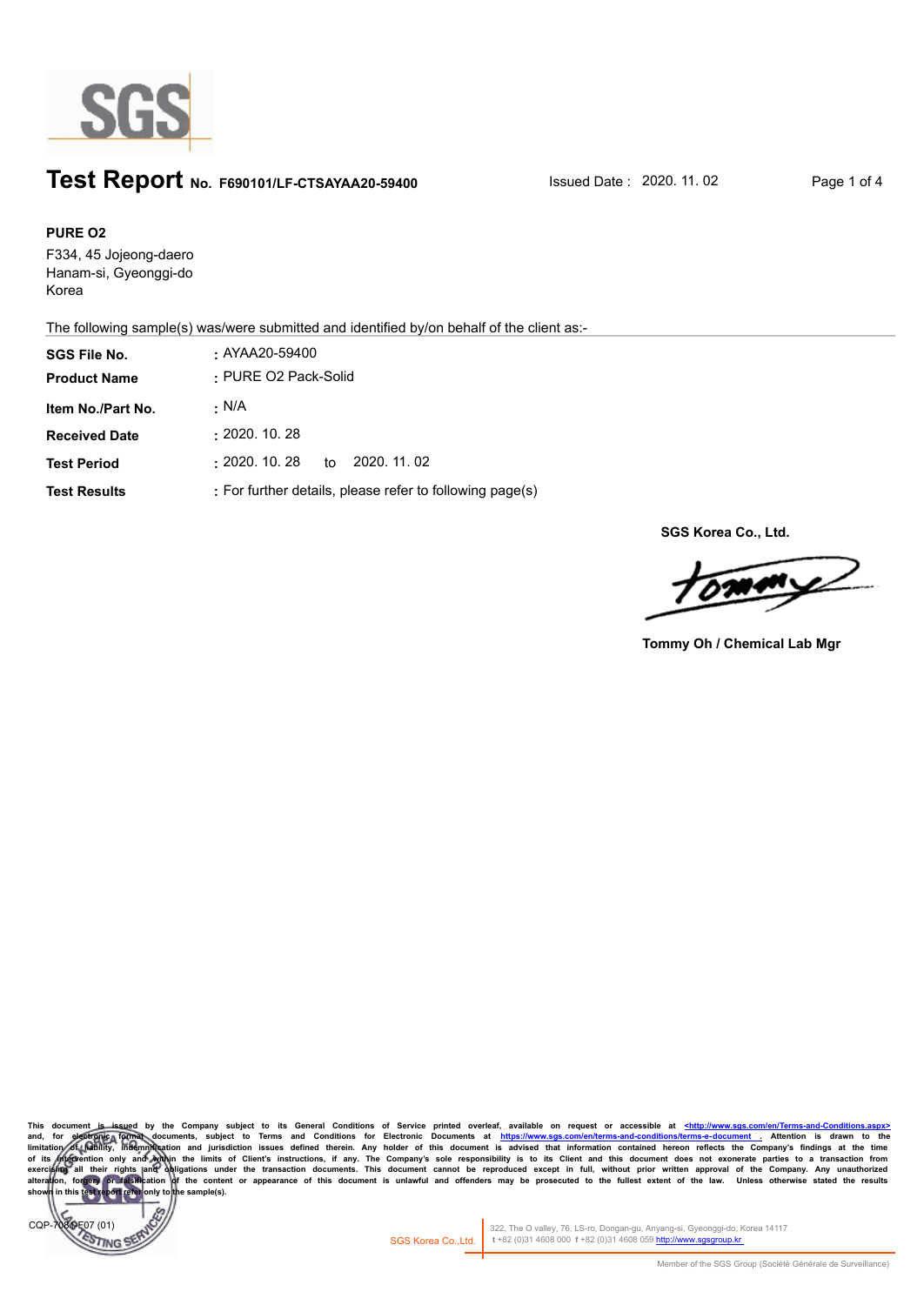

# **Test Report** No. F690101/LF-CTSAYAA20-59400 **Issued Date : 2020. 11. 02** Page 2 of 4

| Sample No.                | $: AYAA20-59400.001$ |
|---------------------------|----------------------|
| <b>Sample Description</b> | · PURE O2 Pack-Solid |
| <b>Item No./Part No.</b>  | : N/A                |
| <b>Materials</b>          | · N/A                |

#### **Heavy Metals**

| <b>Test Items</b>            | Unit  | <b>Test Method</b>                                                                                              | <b>MDL</b> | <b>Results</b> |
|------------------------------|-------|-----------------------------------------------------------------------------------------------------------------|------------|----------------|
| Cadmium (Cd)                 | mg/kg | With reference to IEC 62321-5 : 2013, by<br>ICP-OES                                                             | 0.5        | N.D.           |
| Lead (Pb)                    | mg/kg | With reference to IEC 62321-5 : 2013, by<br>ICP-OES                                                             | 5          | N.D.           |
| Mercury (Hg)                 | mg/kg | With reference to IEC 62321-4 : 2013+A1 : 2017,<br>by ICP-OES                                                   | 2          | N.D.           |
| Hexavalent Chromium (Cr VI)* | mg/kg | With reference to IEC 62321-7-2 : 2017, by<br>UV-Vis and/or with reference to IEC 62321-5 :<br>2013, by ICP-OES | 8          | N.D.           |

#### **Flame Retardants-PBBs/PBDEs**

| <b>Test Items</b>        | Unit  | <b>Test Method</b>                             | <b>MDL</b> | <b>Results</b> |
|--------------------------|-------|------------------------------------------------|------------|----------------|
| Monobromobiphenyl        | mg/kg | With reference to IEC 62321-6 : 2015, by GC-MS | 5          | N.D.           |
| Dibromobiphenyl          | mg/kg | With reference to IEC 62321-6 : 2015, by GC-MS | 5          | N.D.           |
| Tribromobiphenyl         | mg/kg | With reference to IEC 62321-6 : 2015, by GC-MS | 5          | N.D.           |
| Tetrabromobiphenyl       | mg/kg | With reference to IEC 62321-6 : 2015, by GC-MS | 5          | N.D.           |
| Pentabromobiphenyl       | mg/kg | With reference to IEC 62321-6 : 2015, by GC-MS | 5          | N.D.           |
| Hexabromobiphenyl        | mg/kg | With reference to IEC 62321-6 : 2015, by GC-MS | 5          | N.D.           |
| Heptabromobiphenyl       | mg/kg | With reference to IEC 62321-6 : 2015, by GC-MS | 5          | N.D.           |
| Octabromobiphenyl        | mg/kg | With reference to IEC 62321-6 : 2015, by GC-MS | 5          | N.D.           |
| Nonabromobiphenyl        | mg/kg | With reference to IEC 62321-6 : 2015, by GC-MS | 5          | N.D.           |
| Decabromobiphenyl        | mg/kg | With reference to IEC 62321-6 : 2015, by GC-MS | 5          | N.D.           |
| Monobromodiphenyl ether  | mg/kg | With reference to IEC 62321-6 : 2015, by GC-MS | 5          | N.D.           |
| Dibromodiphenyl ether    | mg/kg | With reference to IEC 62321-6 : 2015, by GC-MS | 5          | N.D.           |
| Tribromodiphenyl ether   | mg/kg | With reference to IEC 62321-6 : 2015, by GC-MS | 5          | N.D.           |
| Tetrabromodiphenyl ether | mg/kg | With reference to IEC 62321-6 : 2015, by GC-MS | 5          | N.D.           |
| Pentabromodiphenyl ether | mg/kg | With reference to IEC 62321-6 : 2015, by GC-MS | 5          | N.D.           |
| Hexabromodiphenyl ether  | mg/kg | With reference to IEC 62321-6 : 2015, by GC-MS | 5          | N.D.           |
| Heptabromodiphenyl ether | mg/kg | With reference to IEC 62321-6 : 2015, by GC-MS | 5          | N.D.           |
| Octabromodiphenyl ether  | mg/kg | With reference to IEC 62321-6 : 2015, by GC-MS | 5          | N.D.           |
| Nonabromodiphenyl ether  | mg/kg | With reference to IEC 62321-6 : 2015, by GC-MS | 5          | N.D.           |
| Decabromodiphenyl ether  | mg/kg | With reference to IEC 62321-6 : 2015, by GC-MS | 5          | N.D.           |

This document is issued by the Company subject to its General Conditions of Service printed overleaf, available on request or accessible at <u>shttp://www.sgs.com/en/Terms-and-Conditions/taspx></u><br>limitation of liability, inde exercising all their rights and obligations under the transaction documents. This document cannot be reproduced except in full, without prior written approval of the Company. Any unauthorized<br>alteration, forgery or falsifi

322, The O valley, 76, LS-ro, Dongan-gu, Anyang-si, Gyeonggi-do, Korea 14117 SGS Korea Co.,Ltd. **t** +82 (0)31 4608 000 **f** +82 (0)31 4608 059 http://www.sgsgroup.kr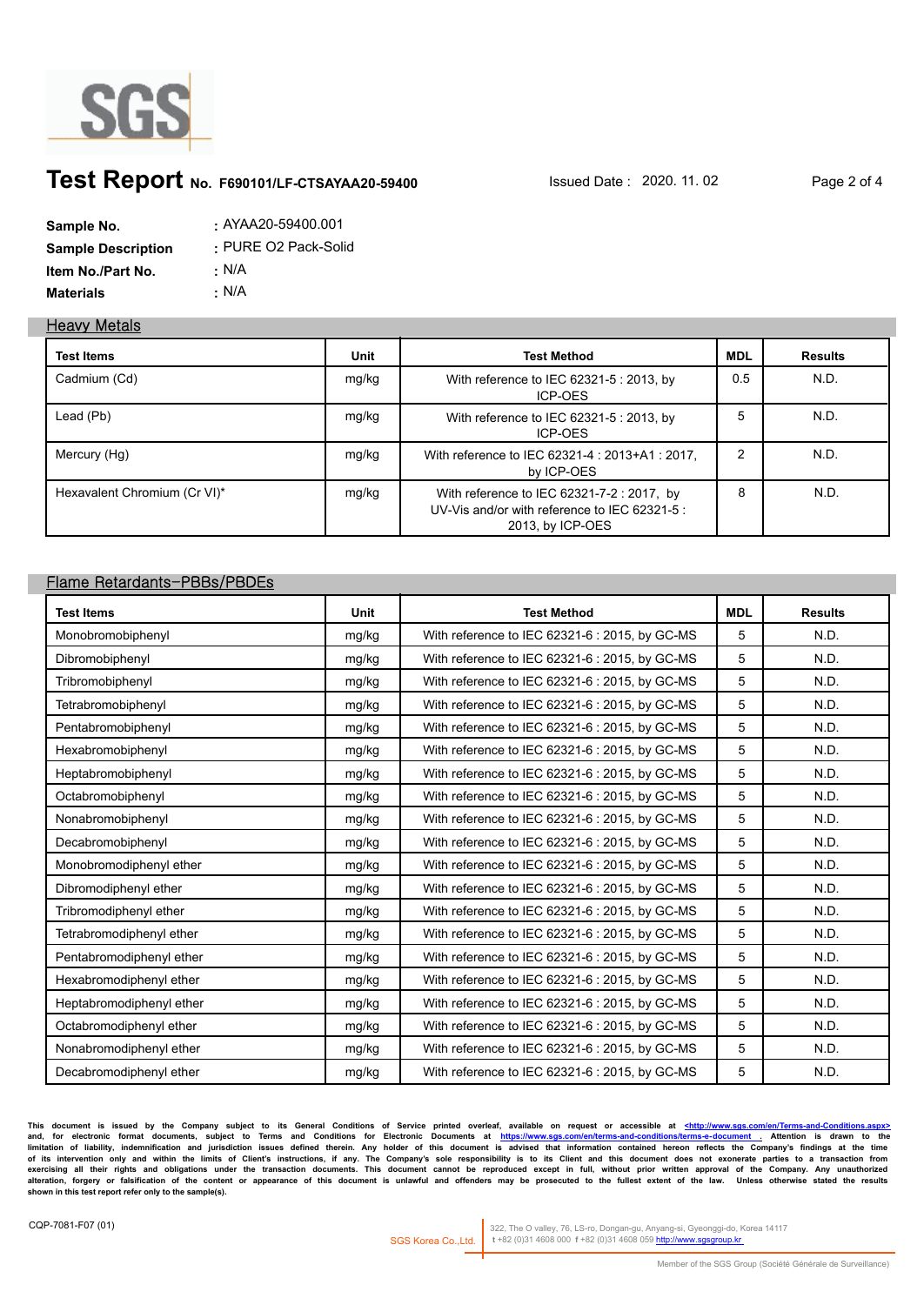

### **Test Report** No. F690101/LF-CTSAYAA20-59400 **ISSued Date : 2020. 11. 02** Page 3 of 4

| Sample No.                | $\cdot$ AYAA20-59400.001 |
|---------------------------|--------------------------|
| <b>Sample Description</b> | · PURE O2 Pack-Solid     |
| Item No./Part No.         | : N/A                    |
| <b>Materials</b>          | • N/A                    |

#### (1) N.D. = Not detected.(<MDL) NOTE:

- (2) mg/kg =  $ppm$ ,  $\mu$ g/kg =  $ppb$ , mg/L= $ppm$
- (3) MDL = Method Detection Limit
- $(4) -$  = No regulation
- (5) Negative = Undetectable / Positive = Detectable
- (6) \*\* = Qualitative analysis (No Unit)
- $(7)$  \* = a. The result of Hexavalent Chromium (Cr(VI)) is "ND" as the result of Chromium (Cr) is "ND", and confirmation test of Hexavalent Chromium (Cr(VI)) is not required.
	- b. If the Chromium (Cr) content is greater than the MDL of Hexavalent Chromium (Cr(VI)), confirmation test of Hexavalent Chromium (Cr(VI)) is required.
- (8) The results shown in this test report refer only to the sample(s) tested unless otherwise stated.
	- This test report is not related to Korea Laboratory Accreditation Scheme .



**This document is issued by the Company subject to its General Conditions of Service printed overleaf, available on request or accessible at <http://www.sgs.com/en/Terms-and-Conditions.aspx>** and, for electronic format documents, subject to Terms and Conditions for Electronic Documents at <u>https://www.sgs.com/en/terms-and-conditions/terms-e-document .</u> Attention is drawn to the<br>limitation of liability, indemnif exercising all their rights and obligations under the transaction documents. This document cannot be reproduced except in full, without prior written approval of the Company. Any unauthorized<br>alteration, forgery or falsifi

322, The O valley, 76, LS-ro, Dongan-gu, Anyang-si, Gyeonggi-do, Korea 14117 SGS Korea Co.,Ltd. t +82 (0)31 4608 000 f +82 (0)31 4608 059 ht